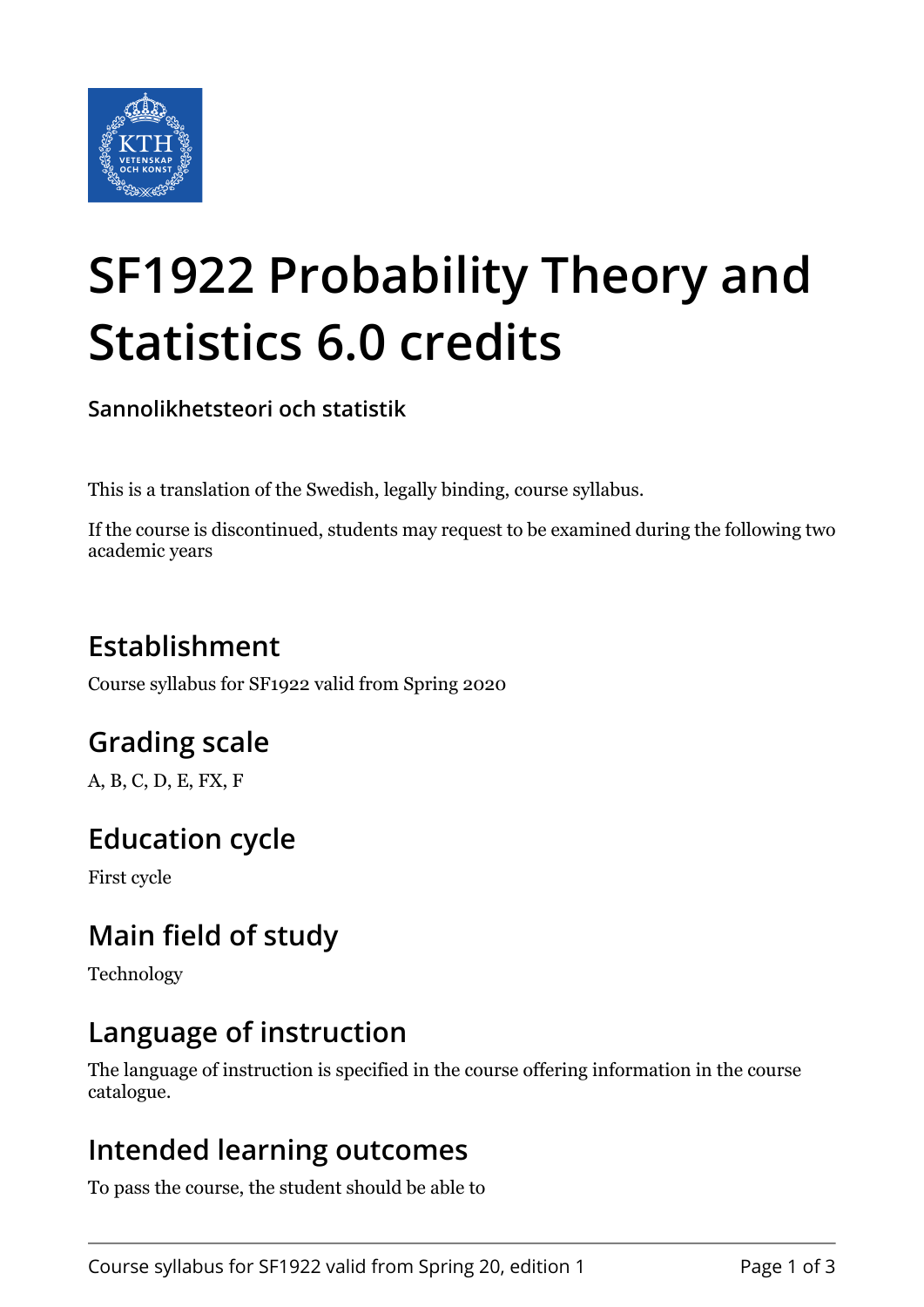- solve problems that require knowledge about standard concepts and methods in probability theory
- solve problems that require knowledge about standard concepts and methods in statistics

#### **Course contents**

Basic concepts such as probability, conditional probability and independent events. Discrete and continuous random variables, in particular one dimensional random variables. Measures of central tendency, dispersion and dependence of random variables and data sets. Common distributions and models, such as the normal, binomial and Poisson distributions. The Central limit theorem and the Law of large numbers.

Descriptive statistics.

Point estimates and general methods of estimation, such as maximum likelihood estimation and the method of least squares. General confidence intervals and in particular confidence intervals for the mean and variance of normally distributed data. Confidence intervals for proportions and for difference in means and proportions.

Statistical hypothesis testing. Chi2-tests of goodness of fit, homogeneity and independence. Linear regression.

#### **Specific prerequisites**

Active participation in SF1673 Analysis in one variable or SF1625 Calculus in one variable.

#### **Course literature**

Blom et al., Sannolikhetsteori och statistikteori med tillämpningar, Studentlitteratur

Complemental material from the department.

#### **Examination**

• TEN1 - Examination, 6.0 credits, grading scale: A, B, C, D, E, FX, F

Based on recommendation from KTH's coordinator for disabilities, the examiner will decide how to adapt an examination for students with documented disability.

The examiner may apply another examination format when re-examining individual students.

The examiner decides, in consultation with KTHs Coordinator of students with disabilities (Funka), about any customized examination for students with documented, lasting disability.